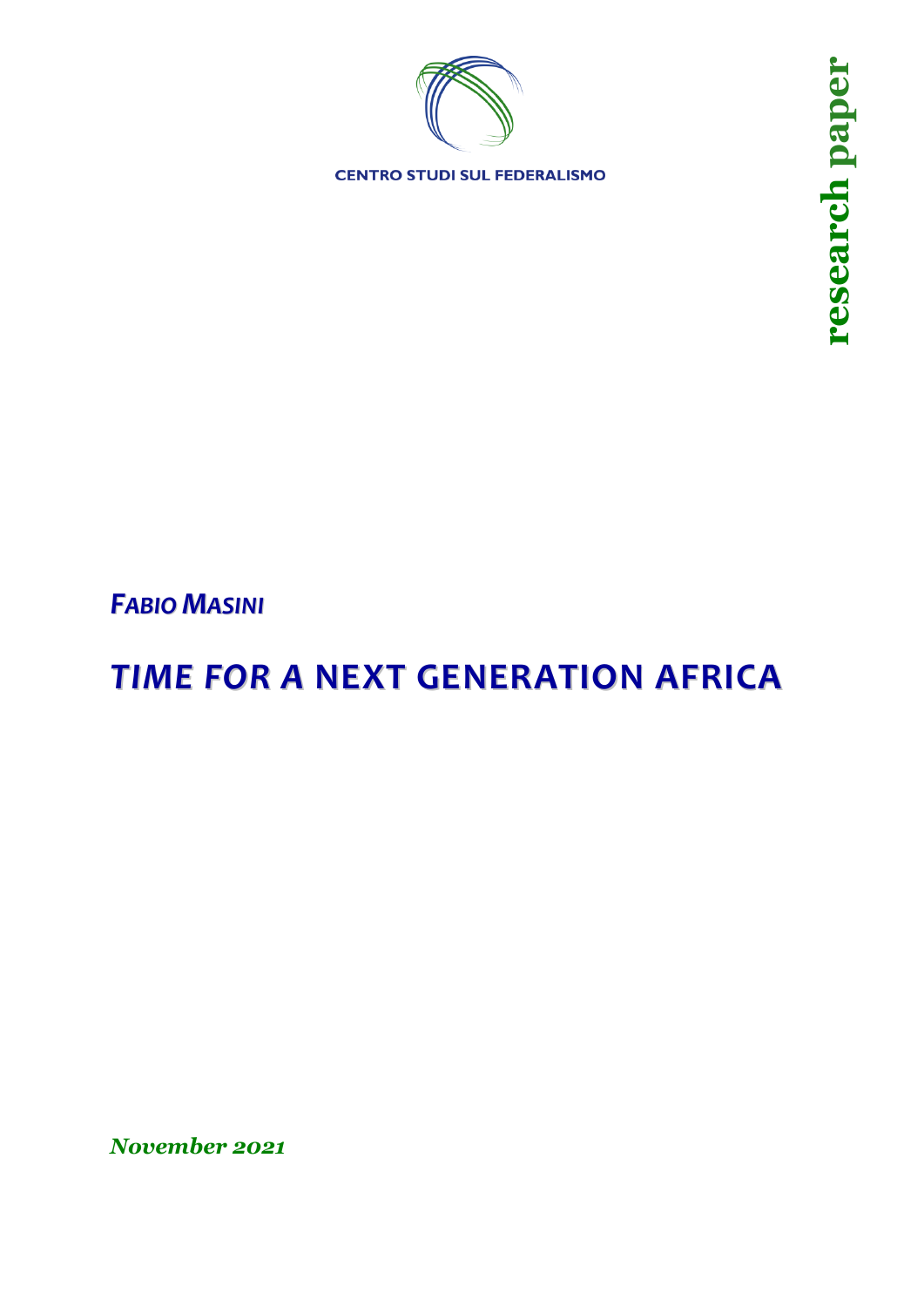**ISSN: 2038-0623**

**ISBN: 978-88-96871-94-2**

**Copyright © Centro Studi sul Federalismo**

*All rights reserved. Quotations from this document can be made according to copyright law, providing information on the source.*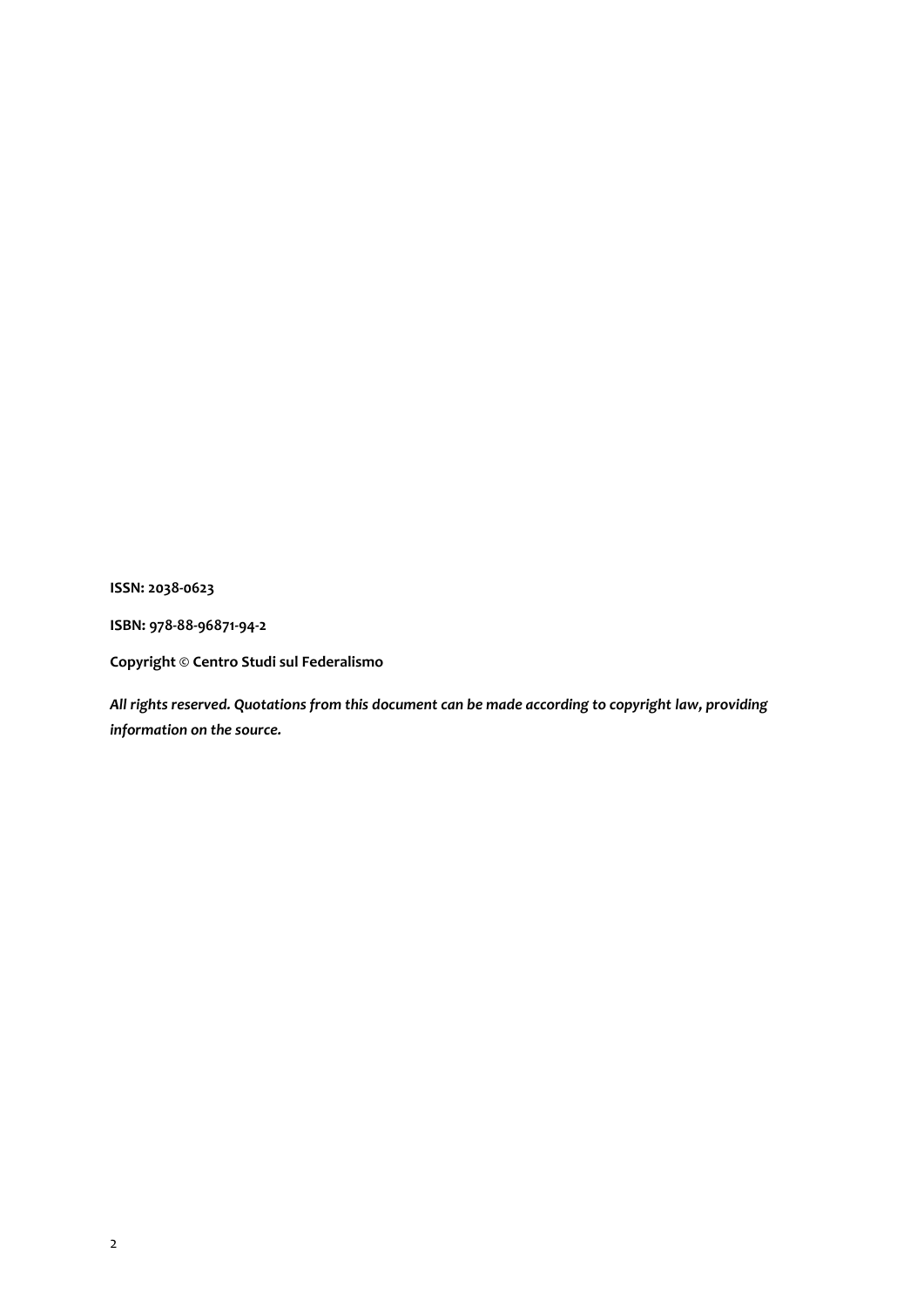## **ABSTRACT**

The recent allocation by the IMF of \$650bn in *Special Drawing Rights* (SDRs) triggered a widespread debate on their use for alternative purposes to their usual role as instrument to fix balance of payments disequilibria. This paper re-examines the main proposals put forward in the last few months, and suggests that a different direction should be taken, at least in Europe.

Given the strategic relevance of Africa to the future of Europe we suggest the EU Member States should consider pooling part of the SDRs recently received to launch *Next Generation Africa*. This major investment plan, of both grants and loans, would aim to: trigger endogenous growth in Africa; strengthen African regional integration; and help European recovery. A few, not necessarily mutually exclusive, institutional settings and scenarios are considered.

**Keywords**: Africa, European Union, Next Generation, Special Drawing Rights

**Fabio Masini** is Professor of Theories and History of International Political Economy at University of Roma Tre, *Jean Monnet Chair* - European Economic Governance, and Managing Editor of *Euractiv Italia.*

E-mail: **[fabio.masini@uniroma3.it](mailto:fabio.masini@uniroma3.it)**

This paper was prepared within the initiatives of the project "For a European Union - African Union Plan on the New Allocation of the IMF's SDRs" (of which I was asked to act as principal investigator), *coordinated by the Centro Studi sul Federalismo (CSF) with the Robert Triffin International Foundation (RTI) and the Centre Studies on European and Global Governance (CesUE), admitted to the funding by the Italian Ministry of Foreign Affairs and International Cooperation.*

*Further contributions on this topic shall follow in the next months. Let me warmly thank all the research-team members for fruitful discussions on these topics and in particular Alfonso Iozzo, Bernard Snoy, Annamaria Viterbo and Olimpia Fontana for their careful reading and remarks on previous draft of this paper. The usual disclaimers apply.*



**Ministry of Foreign Affairs** and International Cooperation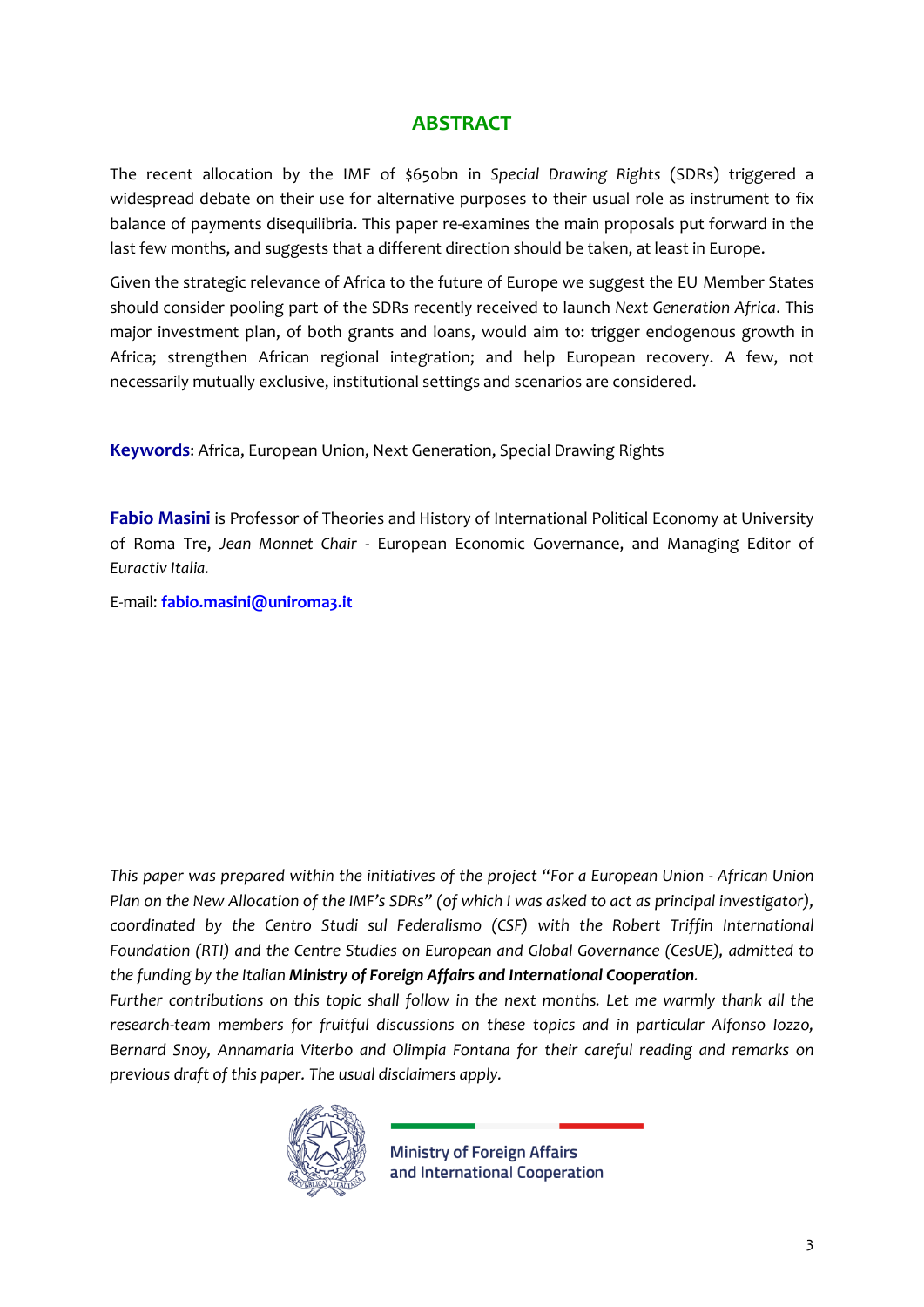## *1. Introduction* • *2. The recent debate on the relocation of SDRs to Africa* • *3. A proposal for a* **Next Generation Africa** • *4. Concluding Remarks*

#### **1. Introduction**

After the formal decision of the *Board of Governors* earlier in the month, on 23<sup>rd</sup> August 2021 the IMF agreed a General Allocation of \$650bn in Special Drawing Rights (SDRs),<sup>1</sup> issued to the 190 countries belonging to the organisation.<sup>2</sup> This allocation is the largest ever issued by the IMF; the second largest dates to 2009, when, after the international credit crunch that followed the USdominated financial crisis, trust had to be restored, liquidity pumped into the system, and new emerging global actors acknowledged. SDRs were introduced in the Articles of Agreement of the IMF in 1969; between this date and the 2009 allocation issues only amounted to about \$40bn.

The debate on how to use such money, which ultimately depends on country-specific decisions (as the allocation goes to IMF member States and bears no specific conditionality) started as early as the beginning of 2021, soon after rumours emerged about the imminent, historic decision. Some convincing arguments were put forward: in favour of poverty reduction and increasingly sustainable development models (UNPD 2021); an enhancement of health systems (Georgieva 2021); poverty reduction (Wolf 2021); the completion of vaccine campaigns (Eichengreen 2021). The WTO Director Okonjo-Iweala suggested that special attention should be paid towards a global approach towards Africa's recovery, irrespective of IMF quotas (Olawoyin 2021), implying a reallocation of resources. These proposals have not, as yet, been followed by any specific detail on how they might be accomplished.

Fundamentally, all the proposals conceived appealed to the sense of responsibility from rich countries towards the poor (Sembene 2021). Macron, at the summit on the financing of African economies on 18<sup>th</sup> May 2021, called "for the reallocation of 100 billion SDRs from the richest countries to African countries" (Benhaddou 2021). Again, a workable project has yet to follow.

We suggest a different approach here; what follows is a development of the reasons why the EU's quotas of SDRs should be devoted to meeting an EU strategic goal, such as triggering sustained and sustainable endogenous growth in Africa, and at the same time strengthening the continent's integration process and institutions. Our starting assumption is that no EU Member State is currently under the threat of major financial distress; recovery is robust, intra-EU balance of payments disequilibria are efficiently and smoothly regulated through the Target 2, and external disequilibria are in favour of the EU. We can permit ourselves to use SDRs for a longerterm, strategic, investment: to set Africa on a path of stable recovery and sustainable development.

 $1$  Equivalent to 456.485,3 SDRs; \$650bn is the maximum amount that the IMF can issue without prior consent from the US Congress.

<sup>2</sup> Currently, all members of the IMF adhere to the SDR Department. The fact that the *General Department* and the *SDR Department* are kept strictly separate, reflects the idea that assets in one department cannot be used to meet liabilities of the other.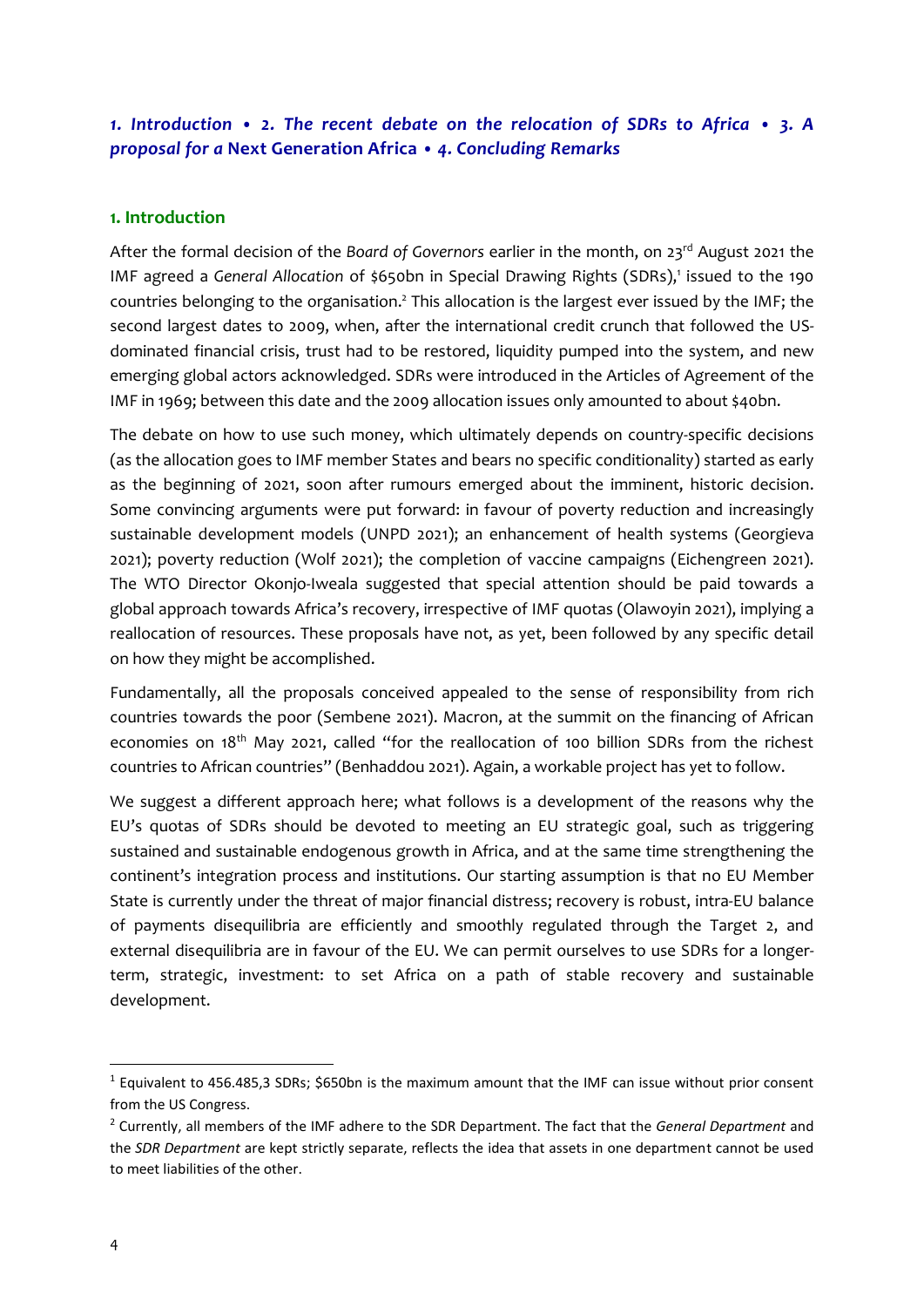We are aware that there are critical technical and political issues that need to be addressed before a proposal of this type becomes workable. For this reason, two further enquiries follow on from this opening contribution, developing the juridical and institutional aspects of the suggestion, and assessing its expected macroeconomic impact.

In this paper we focus on a general analysis of how such resources might be used; in section one we rehearse the main points raised in the recent debate and highlight alternative uses of these funds; before illustrating our proposal in section two.

#### **2. The recent debate on the relocation of SDRs to Africa**

This unprecedented issue of \$650bn in SDRs was the end of a process that started as an international reaction to the pandemic, with its related economic, social, and health crises. Before the pandemic, the debate over SDR allocations was roughly divided between three lines of reflection. The first concerned the changing balance of international economic power that needed (and still does) to be addressed, through a similar general allocation of SDRs; this is what happened ten years ago.

A second line called for further strengthening their role, especially for Africa (some suggested starting with the Maghreb area), progressively extending the use of SDRs to the whole continent, thus helping its integration process (Flor 2020). From this point of view, the use of SDRs was considered instrumental to reinforcing the fragile tissue of pan-African institutions.

The third is related to those who, having critically examined the experience of the financial crisis in 2007-08 and its subsequent general allocation, observed that countries had merely exchanged the SDRs for convertible currencies and spent these (Sobel<sup>3</sup> 2020), or simply had an inflationproducing effect, especially in countries where the receipt of SDRs resulted in an increase of more than 10% in reserves (Chitu 2016) due to the moral hazard. In both cases the receipt of the SDRs failed to trigger any endogenous growth mechanisms; as such, critics argued against any further general allocation.

Things changed with the pandemic, that increased the divide between rich and poor countries; this suggested the use of intervention from international institutions or some joint, cooperative redistributive mechanism from the most developed towards still developing countries. In April 2020, soon after the G20 refused to issue a proposed general allocation of SDRs for \$500bn, Gavyn Davies (former Goldman Sachs partner and former President of the BBC) suggested in the *Financial Times* to use SDRs "to help low-income countries boost health and other fiscal spending as coronavirus spreads" (Davis 2020). One year later, on June 1, 2021, Martin Wolf (2021) wrote in the *Financial Times* suggesting that SDRs should be channelled to buy vaccines.

In the meanwhile, the managing director of the IMF, Kristalina Georgieva, repeatedly pointed out the need to use these resources for both poverty reduction and health assistance, helping with the vaccination against Covid-19 (ECA 2021). Resources channelled to Africa via SDRs are very low compared to the region's needs, \$33bn in total: insufficient to tackle all of the major issues

<sup>3</sup> Mark Sobel: *US Treasury Official* on international monetary and financial policy, US representative in the *IMF Board*, now *Center for Strategic and International Studies*.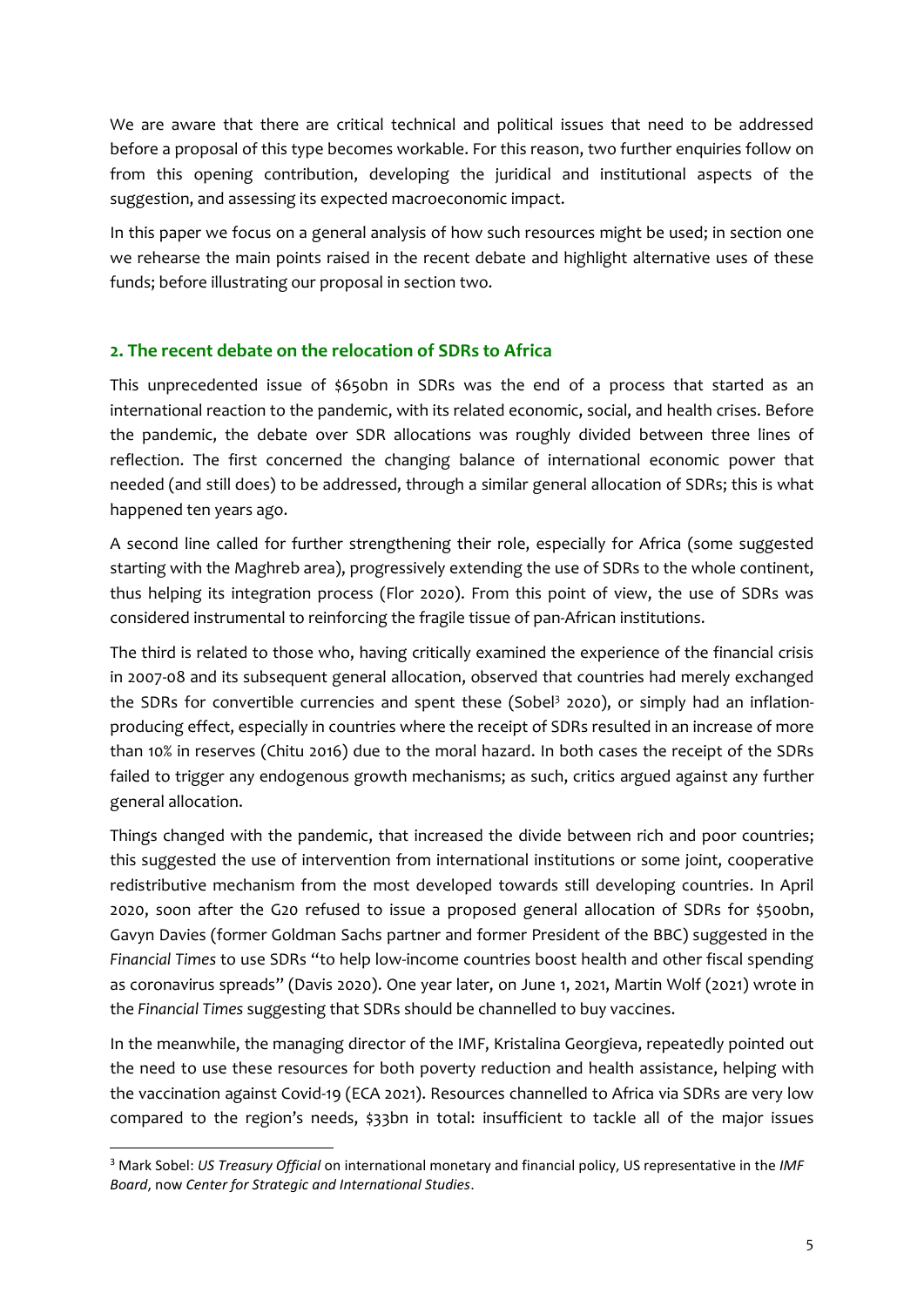concerning the structural underdevelopment of most African countries. Hence Georgieva's suggestions to recapitalize the IMF's *Poverty Reduction and Growth Trust,* <sup>4</sup> and establish a brandnew *Resilience and Sustainability Trust*. Nevertheless, according to the general goals of the IMF, and given its aversion to regional cooperation, such funds should not (necessarily) be solely channelled to Africa. Georgieva's argument can count on a robust data set: among the 190 IMF member receiving countries, the 135 developing countries share is \$275bn, roughly 40% of the allocation, while the 55 richer countries received around \$375 bn.

Moreover, she can count on the support of Vera Songwe, under-secretary general of the UN and executive secretary of the UN Economic Commission for Africa, who – in an extensive article published in the *Financial Times* on February 24 this year – appealed for solidarity from rich to poor countries.

On September 10, 2021, Barry Eichengreen critiqued Georgieva's suggestion of recapitalising the *Poverty Reduction and Growth Trust* (PRGT) (Eichengreen 2021), proposing that a specific fund should be created with the unique goal of solving the pandemic emergency across the whole world. This proposal had one clear advantage over alternatives, and is an interesting suggestion. It would be very easy to manage in terms of conditionality; the IMF would only need to verify that such funds were used to enhance health systems. Furthermore, Eichengreen suggests that the IMF should use regional development banks as intermediate beneficiaries, "which are already authorized to hold SDRs and convert them into dollars and other hard currencies", and which would strengthen regional integration. We have found suggestions along this same vein, proposing a strengthening of regional institutions through the use of SDRs to build stronger regional safety nets.

In brief, three strategic, (not necessary competing) lines seem to emerge from the debate as regards the use of SDR allocations: the first is the US-led suggestion to use them to fully vaccinate Third World countries (money that would be eventually channelled back to the United States, given that most vaccine producers are there); the second is to use the SDRs to address the need for pushing underdeveloped countries (among which African ones are of course numerous) along a sustainable development path; the third to use such resources to strengthen an African reserve fund.

As concerns the third of these, we are fully aware that building a sound financial safety net for poor countries is crucial to boosting development. According to a recent G-20 policy insight (Gallagher *et al*., 2020), this is a prerequisite to achieve the *Sustainable Development Goals* set at the UN level. At the same time, we believe the agreements signed over the past few years between the IMF and African financial institutions have already gone a good way along the path to a strengthened financial system in Africa. This is the reason why we believe this issue should not be tackled with this project.

<sup>4</sup> Also a few CEPAL economists tackled the relocation of SDRs to reduce poverty, strengthen regional economic integration and trigger major economic and social transitions. See:

https://www.eurodad.org/special\_drawing\_rights\_saving\_the\_global\_economy\_and\_bolstering\_recovery\_in [pandemic\\_times](https://www.eurodad.org/special_drawing_rights_saving_the_global_economy_and_bolstering_recovery_in_pandemic_times)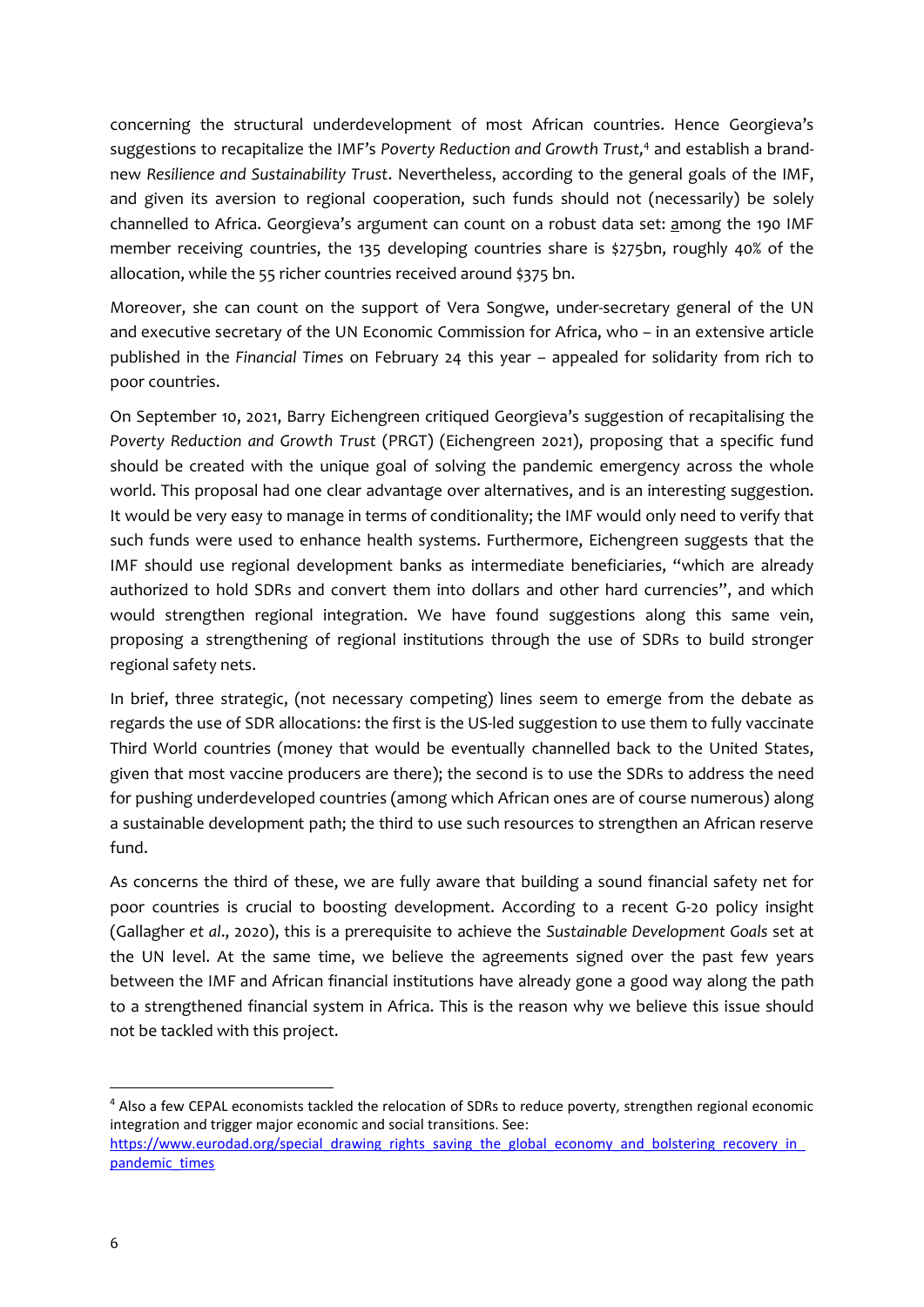The debate is heating up, and will probably be the case in the forthcoming months. Georgieva recently discussed with African Ministers of Finance the support of their request to the IMF of the allocation being directed to address a wide variety of needs concerning the international financial architecture. These allocations were namely to finance: a) innovative sustainable finance mechanisms; b) a recapitalization of the PRGT for low-income countries; c) an improvement of access to vaccines; d) an improvement of access to capital markets; e) an establishment of a *Resilience and Sustainable Fund* providing long-term financing to low and middle-income countries; f) the establishment of a mechanism of carbon pricing, that may help to counter greenhouse gas emissions and climate changes; g) the capitalization of development banks; h) the restructuring of debt in the poorest countries (ECA 2021).

Meanwhile, at the IMFC annual meeting last October, the ECB's President issued a statement<sup>5</sup> (Lagarde 2021) whereby she re-affirmed that SDRs are funds with a reserve status.

#### **3. A proposal for a** *Next Generation Africa*

In contrast to all proposals put forward until now, briefly reviewed above, our new proposal does not aim at redistribution, or to building a stronger safety net, or indeed concentrate purely on the struggle against Covid-19. It is not motivated by charity, but by purely pragmatic considerations; for Europe, Africa's development is a key investment.

From this point of view, this proposal is perfectly aligned with the scholarly interest and policy proposals already made by the *Centro Studi sul Federalismo* and the *Triffin International Foundation* over the last few decades, devoted to kick-starting robust endogenous growth in Africa as an opportunity for Africa itself and for Europe (e.g. De Rambures, Iozzo, Viterbo 2020; Flor 2020; Majocchi 2020).

The sustainability of its growth is crucial for the sustainability of European development, in the short-, medium-, and long-run. In the short-run it may provide incentives for decreasing migrationary pressures.<sup>6</sup> In the middle-term Africa may provide a market for European products and services; with an increasing growth of welfare, the consumption basket in Africa becomes more oriented towards capital intensive products, thus also improving the quality of European productive capacity. In the long-run, Africa is a strategic partner for Europe, both in terms of trade (see Tab. 2 annexed) and potential industrial partnerships.

<sup>5</sup> We refer to this passage: "National central banks of EU Member States may only lend their SDRs to the IMF if this is compatible with the monetary financing prohibition included in the *Treaty on the Functioning of the European Union*. Retaining the reserve asset status of the resulting claims is paramount. This requires that the claims remain highly liquid and of high credit quality. The direct financing of multilateral development banks by national central banks of EU Member States through SDR channeling is not compatible with the monetary financing prohibition". It should be noted, though, that the statement refers to (single) central banks not being allowed to channel multilateral development banks; nothing is said about the possibility that a joint, *ad-hoc* fund, agreement, or institution may perform such task. This argument requires careful consideration and further enquiry; political will, nevertheless, is surely able to find a viable way out.

 $6$  We are aware that there is also a wide literature on the possibility that, in the medium term, growth impacts positively on education's quality, but not on living conditions, therefore further raising individual's (especially skilled youth) expectations to find a better professional opportunity abroad. This is a serious risk. In case this happens, this improvement will fall into the long(er) run benefits.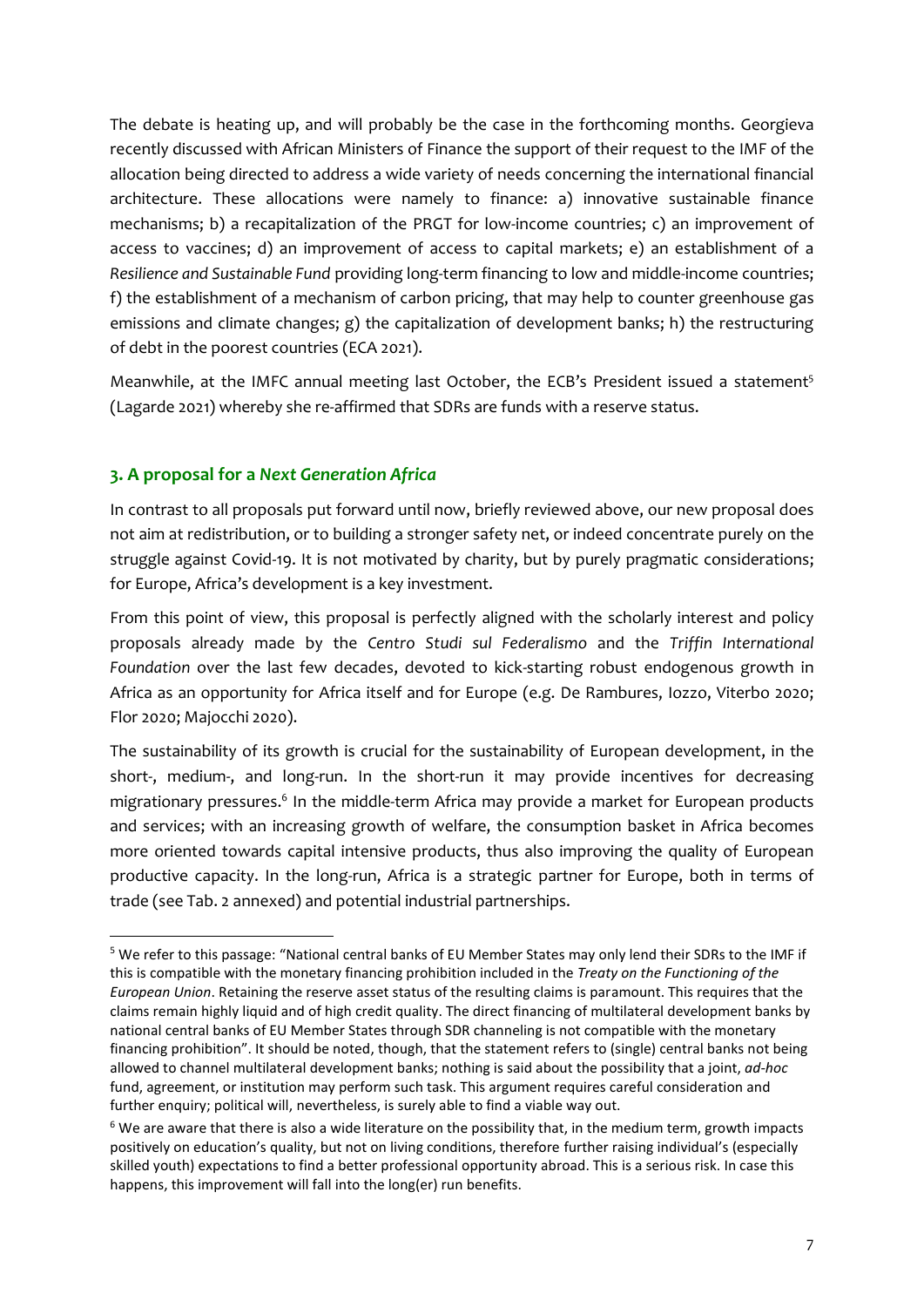Our starting assumptions are: a) that this one-shot opportunity of SDRs allocation should be used to tackle a strategic issue for Europe, the risk of increasing migrationary flows from Africa, due to worsening climate changes (a few years ago, the EC President Juncker said the Commission's forecasts expected 250 million migrants from Africa to Europe due to climate changes before 2050), resource scarcity, and increasing political and military tensions; b) the use that each African country can make of the SDR allocations should be made conditional on investing in a few, key priorities.

We also argue that five priorities could be financed: *energy independence*, *digital infrastructure*, *health*, *green transition*, and *education*. We explore two scenarios: under the first, all EU27 SDR allocations are wholly directed to this project. The relative weight of each priority is indicated in percentage points for each of the five relevant macro-actions.

Under the second hypothesis, only a part of such resources should be used for this purpose, say €50bn, but more money might be raised through financial markets. A multiplier effect of 5 seems to be reasonable, considering the type of investment and risks; hence the total sum under consideration reaches €250bn.

| <b>Allocation hypotheses</b> | 1 <sup>st</sup> Scenario |                    | 2 <sup>nd</sup> Scenario |                    |
|------------------------------|--------------------------|--------------------|--------------------------|--------------------|
| Priority                     | $\%$                     | Billion $\epsilon$ | $\%$                     | Billion $\epsilon$ |
| Energy independence          | 30                       | 43,2               | 20                       | 50,0               |
| Digital infrastructures      | 20                       | 28,8               | 15                       | 37,5               |
| Health                       | 20                       | 28,8               | 20                       | 50,0               |
| Green transition             | 15                       | 21,6               | 25                       | 62,5               |
| Education                    | 15                       | 21,6               | 20                       | 50,0               |
| Total                        | 100                      | 144,0              | 100                      | 250,0              |

The resources allocated to these five priorities might follow this scheme, under the two scenarios:

In both cases, there might be, as is the case with the Next Generation EU, both grants and loans. Although their relative share should be negotiated with African counterparts, we may consider *Health* and *Education* being financed through grants, and the other items through loans. <sup>7</sup> The rationale behind this is that the latter are investments with higher returns in the short-run, making them palatable to the market, while the return on investment related to health and education might only be more visible in the longer-run. Under Scenario 2 this would imply €100bn in grants and €150bn in loans.

From the institutional point of view, there are several critical points that need to be addressed in the conditional use of SDRs for development purposes. Some of them have been extensively analysed by Plant (2021). Although deeper analyses on these points will follow in the next months, I suggest the approach chosen should consider at least three aspects: a) there is no need to change the Articles of Agreement of the IMF, because it would simply be unfeasible (requiring approval by three fifths of the IMF members representing 85% of the total voting power, with the

 $7$  On the different nature and technicalities connected to these two different types of funds the arguments raised by Plant (2021) should be carefully acknowledged.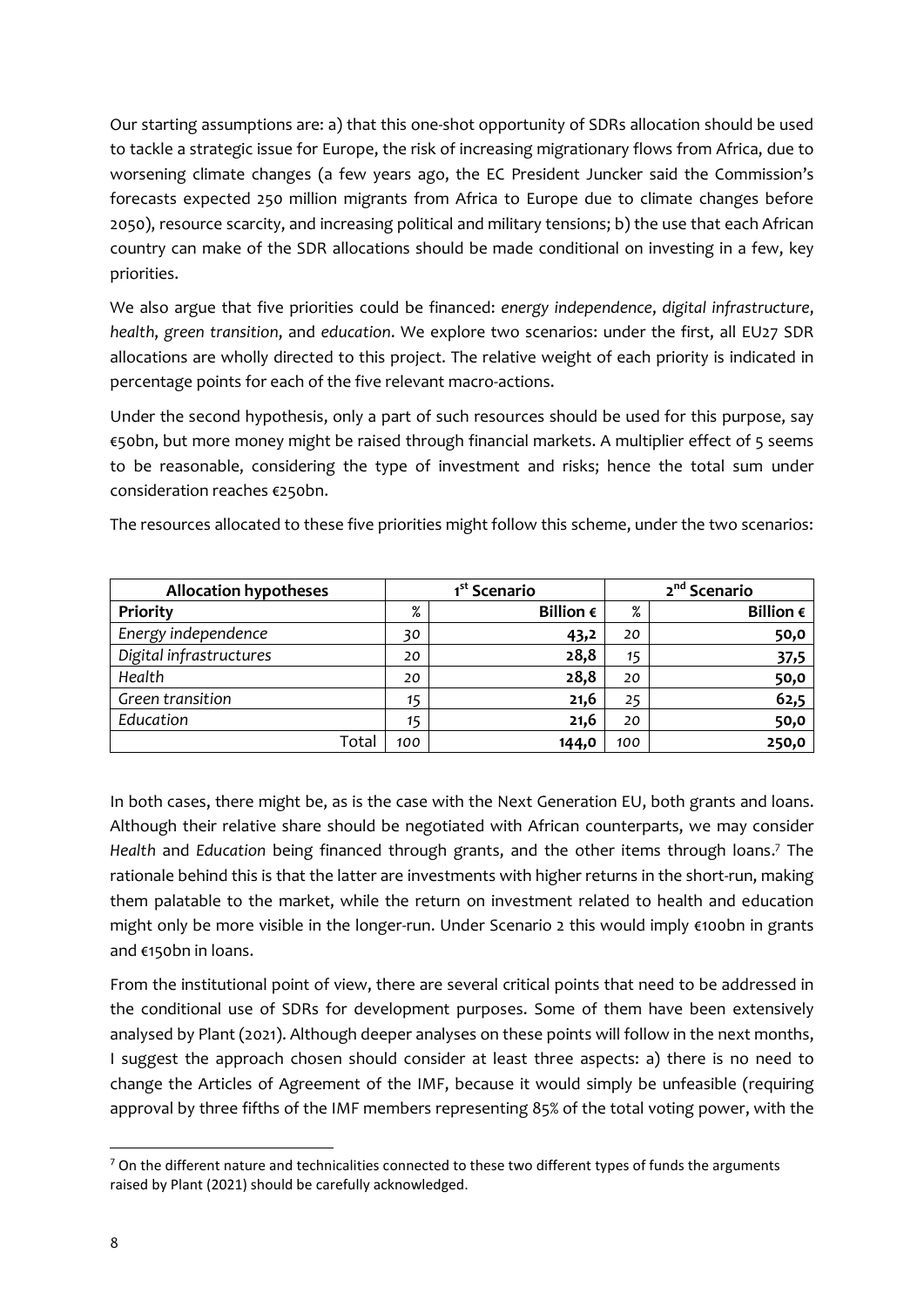United States having *de facto* veto power); b) there is a need to strengthen the multilateral approach to European cooperation with Africa, also implying enhancing integration on the African side (as the last two Presidents of the European Commission have also been trying to suggest); c) the need to maintain strict monitoring on the utilisation of the resources towards agreed priorities, again through a *multi-* or preferably *supra-national approach*, rather than following country specific or bilateral agreements.

The mechanism might work as follows, with two potential options, not necessarily self-excluding. On the European side, the *European Investment Bank* (EIB), already well-structured both in technical and statutory terms to manage a similar kind of investment project, might apply to the IMF to become a *prescribed holder* for SDRs. The *European Bank for Reconstruction and Development* (EBRD), also potentially to apply for the status of SDR *prescribed holder*, and empowered to lend to the countries of North Africa (indeed, it is already engaged in development projects within the Mediterranean basin), is also thought to be able to help in this. The EBRD's capital base already includes both the EIB and the European Commission with 10% each. Furthermore, it also has the advantage of being a largely inclusive institution, with shares of its capital also held by (among others) China, Japan, Russia, the United States, and some central-Asian republics. For this purpose, we might think that an *ad-hoc* technical branch of the EBRD might be opened in one of the Mediterranean countries to manage this project and ensure better coordination with African counterparts. In the case of the EIB we may consider the use of the *African Investment Platform*, managed together with the European Commission through the *EU External Investment Plan* and *Boost Africa.* <sup>8</sup> A synergic mechanism should be designed to ensure that each institution plays the role it is best designed for.

The EIB and/or the EBRD should collect the SDRs from each EU Member State for the creation of a new *ad-hoc* trust fund; this would be on agreement with the ECB, which in the euro-area is ultimately responsible for the allocation/destination of such reserve-assets from Member States, in which the ECB recognizes that such investment funds do not violate the monetary financing prohibition under Art. 123 TFEU. Under scenario 2 (which we deem the most plausible) this fund might have a paid-up capital of €50bn, to use as collateral for the emission of €250bn SDRdenominated bonds on the financial markets.

Such funds should than be directed, both as grants and loans, to the EU's African counterparts. On this front, we may consider involving the *African Development Bank* (with its concessional arm: the *African Development Fund*) and the Cairo-based *African Export-Import Bank*. The institutions involved should decide how to share the monitoring of funds destined towards different priorities. The resources from this project might be provided over a ten year time-span.

We reiterate that some of these investments would return to Europe in the form of demand for technology, know-how, goods, services, thus reinforcing the European recovery, while at the same time strengthening the newly-born African common market.

<sup>8</sup> <https://www.eib.org/en/products/mandates-partnerships/boost-africa/index.htm>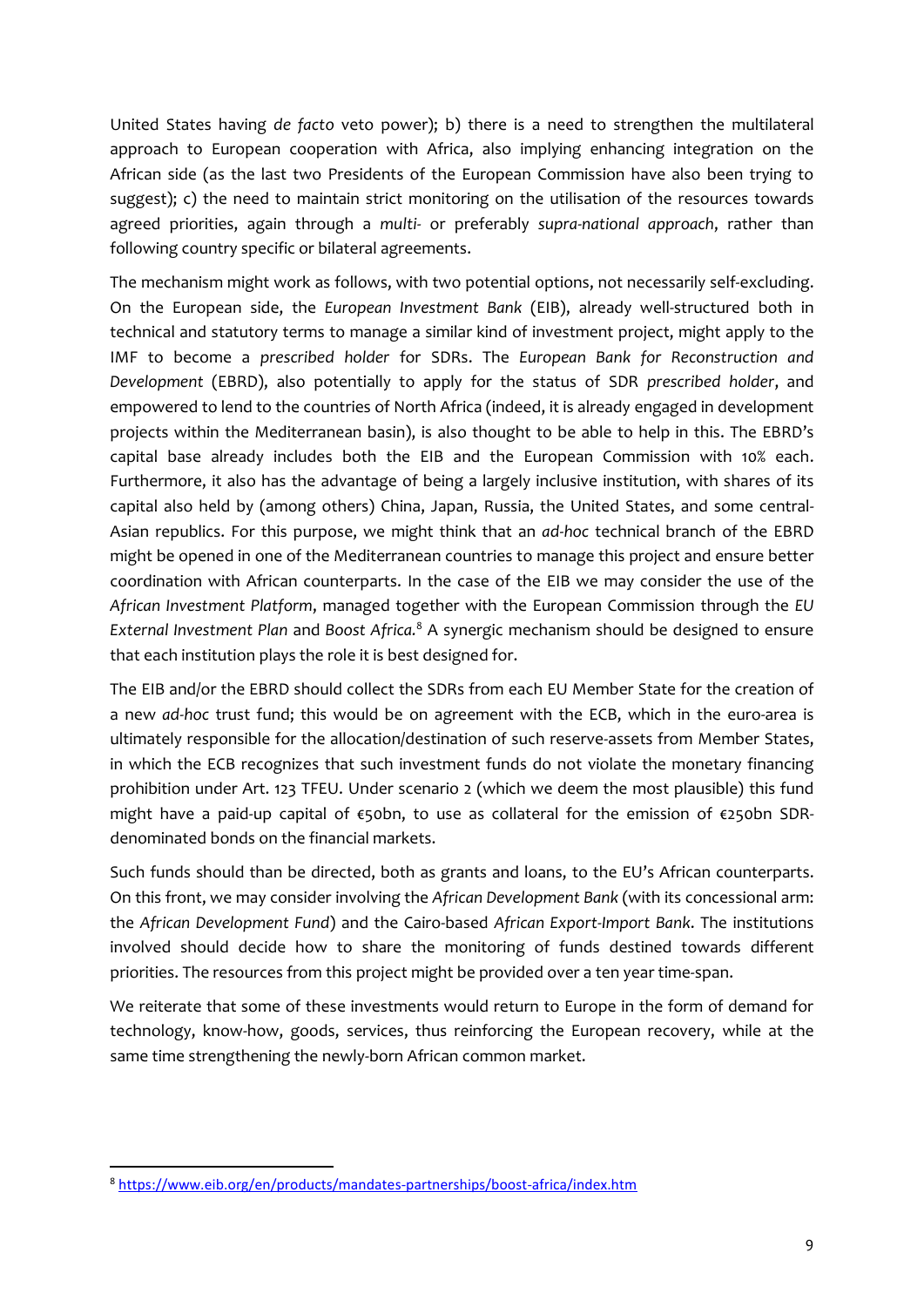#### **4. Concluding Remarks**

Europe is an ageing continent, with adverse demographic dynamics. It faces massive migration from Africa, where multiple, complex conflicts push people to search for glittering illusions in the perceived wealth of Europe. Furthermore, climate change and water accession difficulties worsen the framework, a situation that will be further exacerbated in the coming future.

This current proposal allows for a two-fold goal to be met: to trigger robust endogenous growth in Africa; and to enhance the long-term perspective of growth in Europe, at the same time reducing potentially devastating externalities. Both these effects would further positively impact on global growth perspectives.

The idea presented above, to collect and channel EU Member States' SDR allocations towards a long-run investment plan for Africa, offers an interesting opportunity; it does so with several critical points, especially concerning the juridical and institutional profiles required for the functioning of such endeavour.

From the EU MS' perspective, there are several risks associated with the present proposal. The most important concerns the eventuality of an emergence of country-specific critical narratives, suggesting alternative choices on the destination of such resources. The SDRs are an international reserve asset designed to supplement the official reserves and provide liquidity in the event of adverse balance of payments crises, including public debt servicing. This may give rise to a relevant risk of the emergence of country-specific narratives calling for such use of SDRs. Indeed, in Italy, right-wing politician Giorgia Meloni had already suggested something similar in the Spring of 2020, well before the country received its share of about  $\epsilon$ 17,5bn. $^9$ 

The form of our proposal may nevertheless also have important consequences; to strengthen the architecture of the international monetary and financial system, a similar attempt might also be designed and implemented in Latin America, where resources should be channelled to reduce structural divides in terms of potential growth compared to the most developed countries. Finally, this suggestion might also lead to an increasing role for SDRs in the private sector, thus setting the path for their widespread use worldwide.

<sup>9</sup> Meloni G. 2020. "Il prestito del MES non è la soluzione. Dal Fondo monetario nuovi diritti speciali", *Corriere della Sera*, May 27.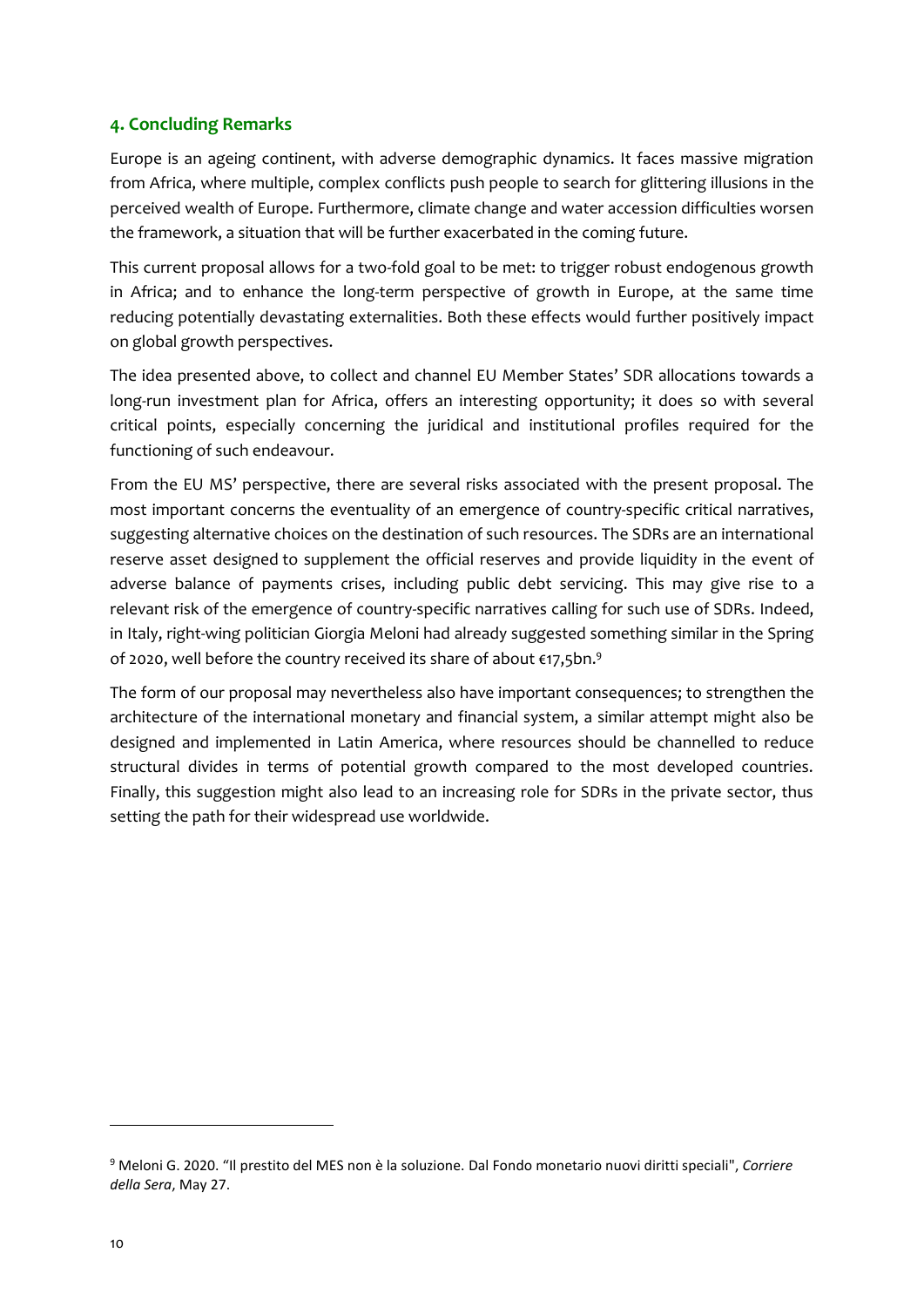### *References*

Benhaddou Solène 2021. How Might the IMF's Special Drawing Rights help Africa?, *The Africa Report*, August 24,

<https://www.theafricareport.com/120851/what-do-the-imfs-special-drawing-rights-actually-entail/>

Chitu Livia 2016. Reserve Accumulation, inflation, and moral hazard: Evidence from a natural experiment, ECB Working Paper Series, 1880, January.

Davies Gavyn 2020. The SDR is an Idea whose Time has Come, *Financial Times*, April 19, [https://www.ft.com/content/7b7830e8-690c-11ea-800d-da70cff6e4d3.](https://www.ft.com/content/7b7830e8-690c-11ea-800d-da70cff6e4d3)

De Rambures Dominique, Iozzo Alfonso, Viterbo Annamaria 2020. *A Safety Net for Africa: Towards an African Monetary Fund?*, Robert Triffin International,

www.[triffininternational.eu/images/pdf/RTI\\_DeRambures-Iozzo-](http://www.triffininternational.eu/images/pdf/RTI_DeRambures-Iozzo-Viterbo_A_SAFETY_NET_FOR_AFRICA_June2020.pdf)[Viterbo\\_A\\_SAFETY\\_NET\\_FOR\\_AFRICA\\_June2020.pdf](http://www.triffininternational.eu/images/pdf/RTI_DeRambures-Iozzo-Viterbo_A_SAFETY_NET_FOR_AFRICA_June2020.pdf)

ECA (United Nations Economic Commission for Africa) 2021. African Ministers of Finance and IMF discuss changes needed to global financial architecture to support economic recovery on the continent, *Africa News*,

[https://www.uneca.org/stories/eca%2C-african-ministers-of-finance-and-imf-discuss-changes](https://www.uneca.org/stories/eca%2C-african-ministers-of-finance-and-imf-discuss-changes-needed-to-global-financial)[needed-to-global-financial](https://www.uneca.org/stories/eca%2C-african-ministers-of-finance-and-imf-discuss-changes-needed-to-global-financial)

Eichengreen Barry 2021. This SDR allocation must be different, *Project Syndicate*, Sept. 10, [https://www.project-syndicate.org/commentary/how-to-get-new-imf-sdrs-to-poor-countries-by](https://www.project-syndicate.org/commentary/how-to-get-new-imf-sdrs-to-poor-countries-by-barry-eichengreen-2021-09)[barry-eichengreen-2021-09](https://www.project-syndicate.org/commentary/how-to-get-new-imf-sdrs-to-poor-countries-by-barry-eichengreen-2021-09)

Flor Elena 2020. Monetary Aspects of the African Continental Free Trade Area, in Majocchi Alberto (ed) 2020. *Africa and Europe: A Shared Future*, Brussels, Peter Lang, pp. 115-119.

Gallagher Kevin P. et al. 2020. Expanding the global financial safety net, *G20 Insights. Policy Brief*, [https://www.g20-insights.org/policy\\_briefs/expanding-the-global-financial-safety-net/](https://www.g20-insights.org/policy_briefs/expanding-the-global-financial-safety-net/)

Jensen Lars 2021. An Unprecedented Opportunity to Boost Finance for Development The Upcoming Special Drawing Rights Allocation, United Nations Development Programme, *UNDP Global Policy Network Brief*, June,

[https://www.undp.org/publications/unprecedented-opportunity-boost-finance](https://www.undp.org/publications/unprecedented-opportunity-boost-finance-development#modal-publication-download)[development#modal-publication-download](https://www.undp.org/publications/unprecedented-opportunity-boost-finance-development#modal-publication-download)

Lagarde C. 2021. *Statement*, Forty-fourth meeting of the International Monetary and Financial Committee, IMF Annual Meetings, 14 October,

<https://www.ecb.europa.eu/press/key/date/2021/html/ecb.sp211014~0ebead6ce2.en.html>

Lieverscheidt Malte, Fruehauf Anne 2021. *Sub-Saharian Africa: IMF SDRs. Trickle down or Redistribution*, Teneo, August 26,

https://www.teneo.com/sub-saharan-africa-imf-sdrs-trickle-down-or-redistribution/

Majocchi Alberto (ed) 2020. *Africa and Europe: A Shared Future*, Brussels, Peter Lang.